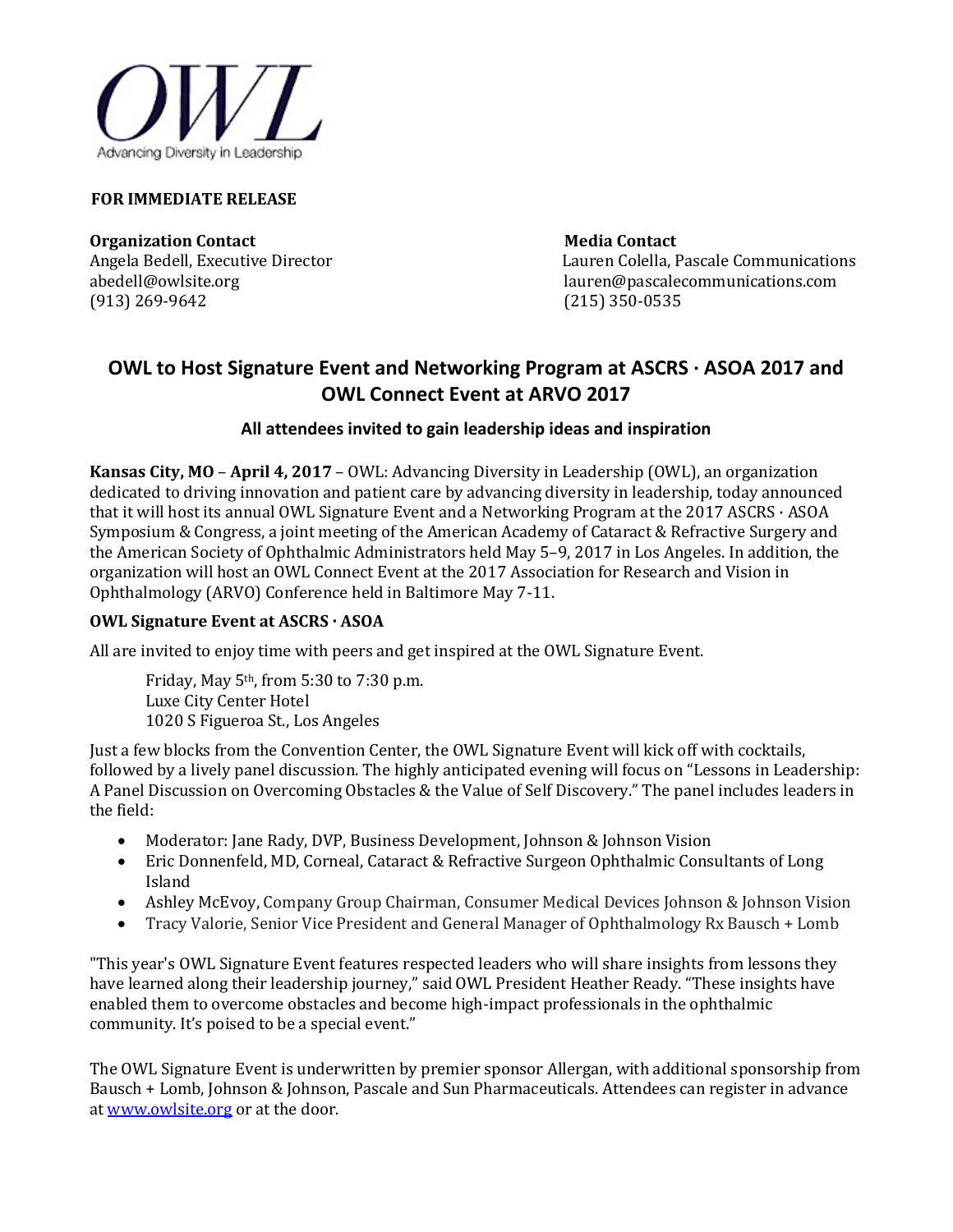#### **Networking Program at ASCRS · ASOA**

OWL invites you to join peers during the Interest Group Event, which will focus on "Difficult Conversations: Finding Your Voice with Effective Communication Strategies," Sponsored by Alcon.

Saturday, May 6<sup>th</sup>, from 4:00 to 5:30 p.m. Luxe City Center Hotel

The exciting Panel will consist of:

- Moderator: Dr. Cynthia Matossian, President at Matossian Eye Associates
- Wayne Caulder, Head of U.S. Sales, Ophthalmic Devices at Carl Zeiss Meditec
- Aziz Mottiwala, Vice President of Marketing, U.S. Eye Care at Allergan

#### **OWL Connect Event at ARVO**:

ARVO attendees are invited to meet, engage and discuss "Shattering the Mold: Overcoming & Understanding Personal Diversity," during the OWL Connect Event breakfast sponsored by Lexitas.

Tuesday, May 9th, from 7:30 to 8:30 a.m. Hilton Baltimore, Tubman A Room

For more information and to register for any OWL event, please visi[t www.owlsite.org.](http://www.owlsite.org/) 

## **About OWL: Advancing Diversity in Leadership**

OWL: Advancing Diversity in Leadership (OWL) is a national, not-for-profit organization that seeks to foster relationships and provide professional and personal development to help individuals and organizations reach their full potential, while also creating continued opportunities for collaboration that advance patient care. Comprised of individuals from all facets of eye care, including industry, consultants, ophthalmologists and practice professionals, OWL is founded on a belief in inclusive, diverse professional environments that inspire, support and connect. Through sponsored educational and networking events, OWL promotes diversity in leadership to drive improved outcomes, and the development of professional environments that respect the contributions of all members of the team.

#### **Here what OWL's members and supporters have to say about the benefits of the organization and how it has impacted their careers…**

## **Experience OWL by joining at ASCRS · ASOA 2017 and ARVO!**

"For me, OWL knows no boundaries. It fosters diversity, communication, and networking in a space that is forward-thinking. It's empowering, engaging, energizing and embracing. We're all in ophthalmology for the greater good, and OWL is at the center of that greater good." *- Sheryl Stevenson*, Content Channel Director at Advanstar Communications

"OWL is a community building organization that enables diverse people and ideas to connect. It's power comes from the people you meet, the ideas that get shared and the connections that last well beyond the meetings or events." - *Michael Onuscheck,* Global Franchise Head Surgical at Alcon, a Novartis company

"For me, OWL is an opportunity to drive the future of eye care to its full potential by enabling a diverse group of next generation leaders through education and exposure to today's leaders." - *D. Michael Ackermann,* Vice President, Neurostimulation at Allergan

"OWL has added greatly to my career enhancement due to the relationships I have been able to make through my OWL membership. The diversity of the membership, yet all having ophthalmology and the best interest of patients as commonalities, allows us the greatest opportunities to collaborate and move the field forward – Priceless!" - *Laurie Brown,* Senior Consultant at BSM Consulting®